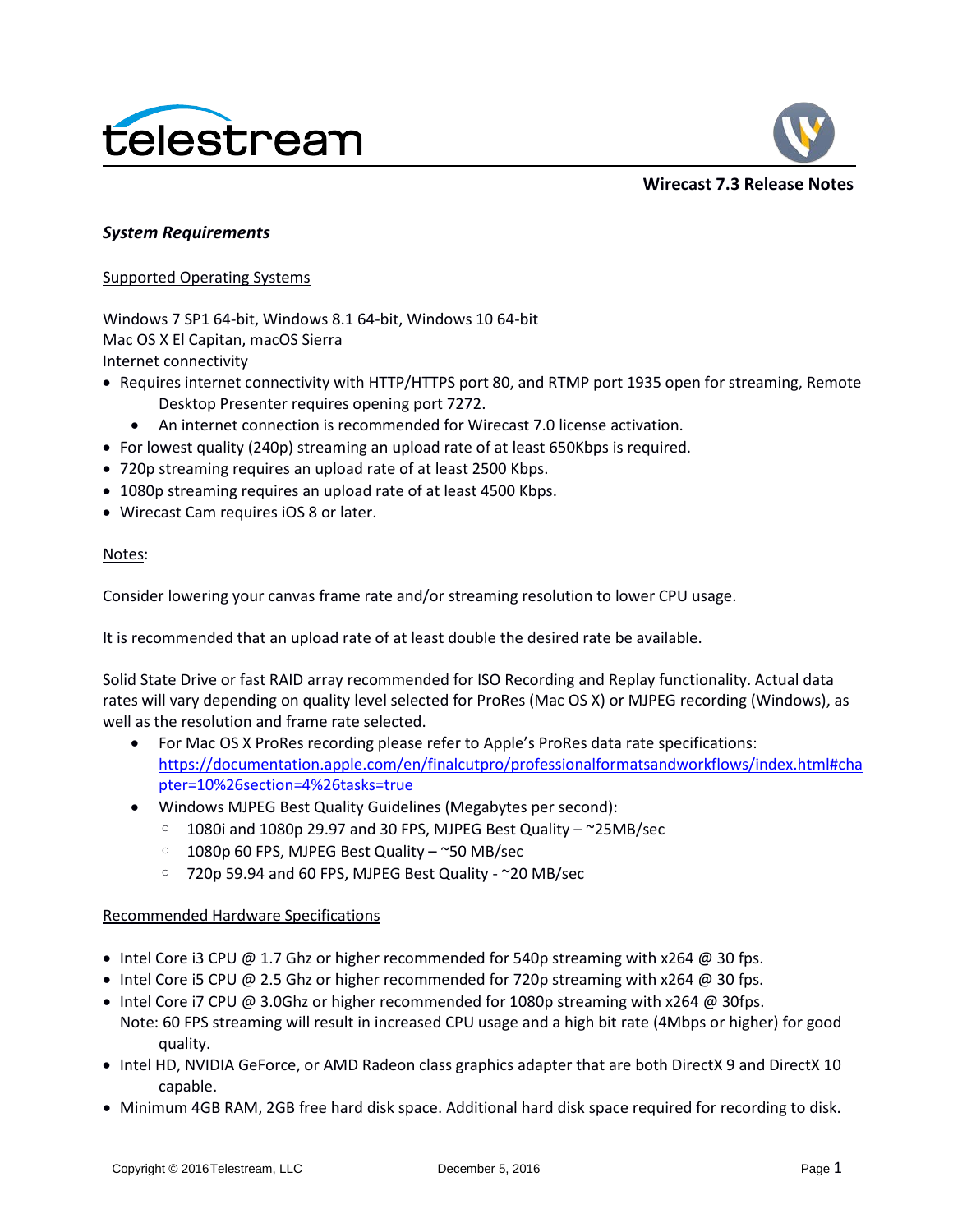#### Hardware accelerated encoding requirements

- Intel Quick Sync Video encoding requires an Intel CPU with an Intel® QuickSync Video core. List of Intel [CPUs supporting QuickSync](http://ark.intel.com/search/advanced?QuickSyncVideo=true&MarketSegment=DT) →
- NVIDIA NVENC encoding requires an nvidia GPU with Kepler architecture or newer. NVIDIA only maintains [a general list of supported GPUs](https://developer.nvidia.com/nvidia-video-codec-sdk#gpulist)  $\rightarrow$
- Apple Hardware Accelerated H.264 encoding requires a Mac with an integrated Intel GPU.

#### *\*Please note: Wirecast 7 does not support OS X Mavericks or previous versions of OS X*

*NewBlueFX Titler Express- Wirecast 7 includes a free copy of NewBlueFX Titler Live Express with over 60 title templates for lower-thirds and overlays (Mac OS X & Windows)*

#### **Remote Desktop Presenter**

● Please use the Remote Desktop Presenter version 2.0.8, available as a separate download from Telestream: www.telestream.net/dtp

## **Wirecast 7.3**

### **Fixes and Enhancements**

- New! Viewership statistics for Facebook Live, including emoticons, comments and shares, and total viewers
- **New! Image Carousel source**
- New! Open Broadcaster Studio scene import
- Fixed installer issues for certain users who were missing DirectX dependencies
- Updated .NET Framework dependencies from 3.5 to 4.0
- Fixed an issue where External Display Output was not scaling properly on High DPI displays on Windows
- Fixed an issue where screen region selection was not working on High DPI displays on Windows
- Fixed an issue where screen capture was only capturing part of a High DPI display on Windows
- Fixed a crash when toggling Capture Video in Screen Capture plug-in on macOS
- Auto-Reload web pages when they are sent live when "Shutdown" is enabled for Web Display
- Fixed an issue where closing Output Settings would resize the canvas if no changes were made
- Fixed a hang when deleting sources in Preview editing
- Fixed an issue where Hotkey Manager was using too much CPU
- Fixed a crash when stopping streams
- Fixed branded search for Facebook destination
- Fixed an issue where Playlists had to be re-selected to be sent live repeatedly
- Fixed an issue where WMV clips with more than 2 channels of audio would cause a crash
- Fixed a crash on macOS when opening new documents
- Fixed an issue where Twitter authentication was not working in certain instances
- Fixed a crash when adding sources from the Master Layer external windows
- When no game capture source is found the source will now become transparent
- Fixed issues with Text Widget line wrapping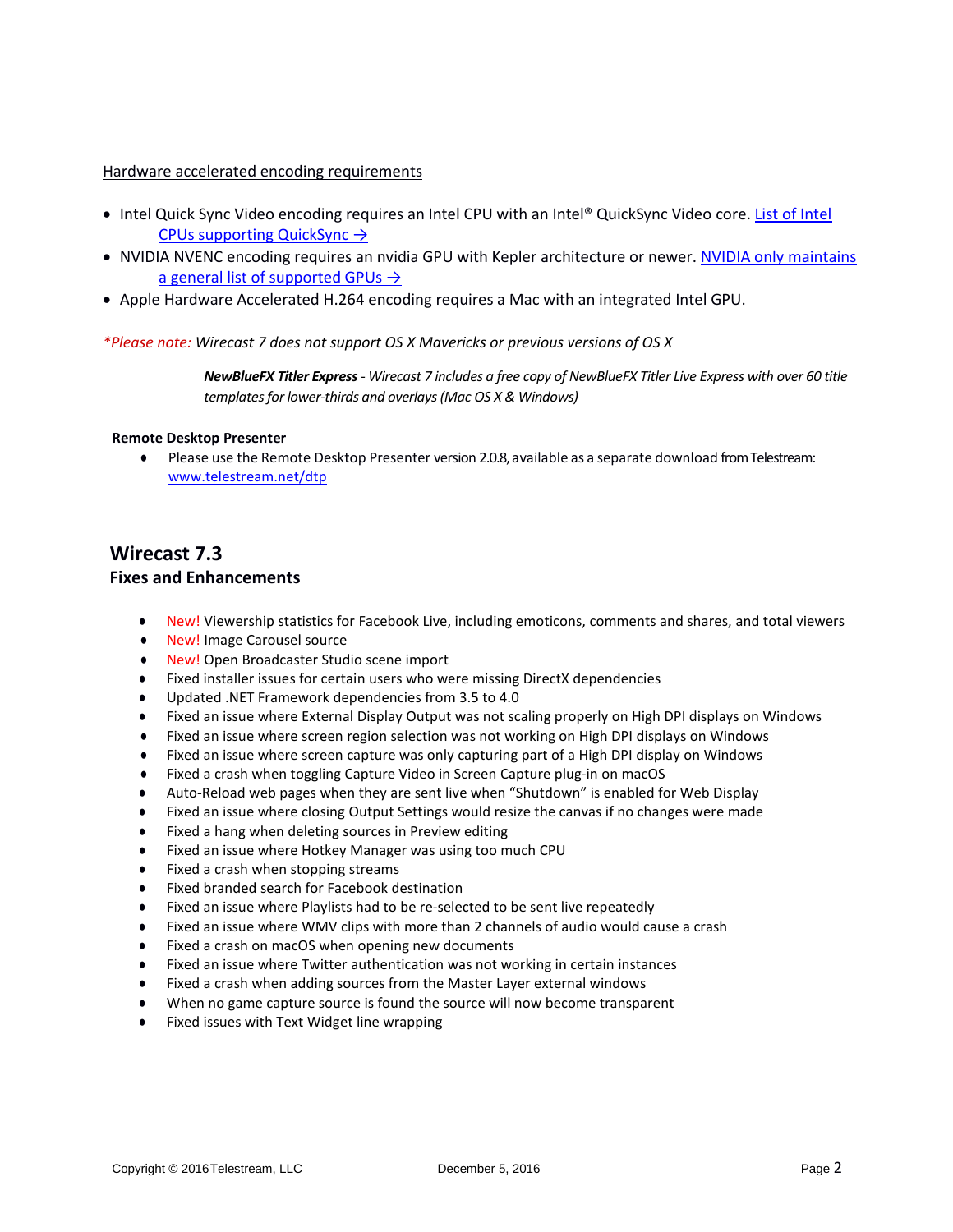## **Wirecast 7.2 Fixes and Enhancements**

- New! High-DPI display support for Windows
- New! Document recovery after a crash or improper shutdown
- New! Specify a sponsor for branded Facebook streams ("With" entry field)
- New! Progress bar indicator for Playlist and media clip Shots
- New! Options for selecting which sources to copy when Duplicating a Shot
- New! Aspect Ratio lock and "Stretch to Fit" button for video sources
- New! Bind single keys to Hotkeys in the Hotkey Manager
- New! Text Widget background gradient and Text Shadow options
- New! Timestamp filename option for Record to Disk outputs
- Over 100 additional bug fixes and stability improvements

## **Wirecast 7.1**

## **Fixes and Enhancements**

- New! Audio filters in the Audio Mixer. Dynamics, EQ, Delay and more! (Mac OS X & Windows)
- New! Added ability to stream to Facebook Live groups and events (Mac OS X & Windows)
- New! Added "Places" (AKA geo-tagging) to the Facebook Live (Mac OS X & Windows)
- New! Added ability to stream 24/7 to Facebook Live (Mac OS X & Windows)
- New! Magewell capture card SDK integration (Windows)
- New! Added Hitbox.tv stream destination (Mac OS X & Windows)
- New! Duplicate Shot now performs a "deep copy" of sources and settings in the Shot. Mirror Duplicate will only copy the Shot Layer configuration. Please use Mirror Duplicate if you desire the legacy Shot Duplication functionality (Mac OS X & Windows)
- New! Added shortcut to open the folder where recordings were saved (Mac OS X & Windows)
- New! Added Keyboard Shortcuts to switch to Clear Layer shots (Alt+1 through 5, one for each Master Layer) (Mac OS X & Windows)
- Improve logic around scaling new sources to fit the canvas when added (Mac OS X & Windows)
- Addressed performance and reliability issues for USB DirectShow web cams (Windows)
- Fixed an issue where Remote Desktop Presenter scaling and position was not saving properly (Mac OS X & Windows)
- Improved performance for BlackMagic Capture Cards (Mac OS X & Windows)
- Fixed an issue where ISO Recording would fail if the source format changed (Mac OS X & Windows)
- Usability enhancements around ElGato Game Capture cards (Windows)
- Enabled the usage of Matrox VS4 capture card with Wirecast native ISO Recording (Windows)
- Fixed an issue where Smooth transition was not applying volume ramps (Mac OS X & Windows)
- Addressed reliability issues with CEF-based widget sources (i.e. Text, Solid Color) (Mac OS X & Windows)
- Fixed an issue where Unicast/Multicast streaming were resulting in bad video (Mac OS X & Windows)

# **Wirecast 7.0.1**

## **Fixes and Enhancements**

● Fixed an issue with streaming to Facebook Live Pages when a Wirecast user has multiple Facebook pages that are sorted differently by Wirecast and Facebook causing the stream to go to the incorrect page. (Mac OS X & Windows)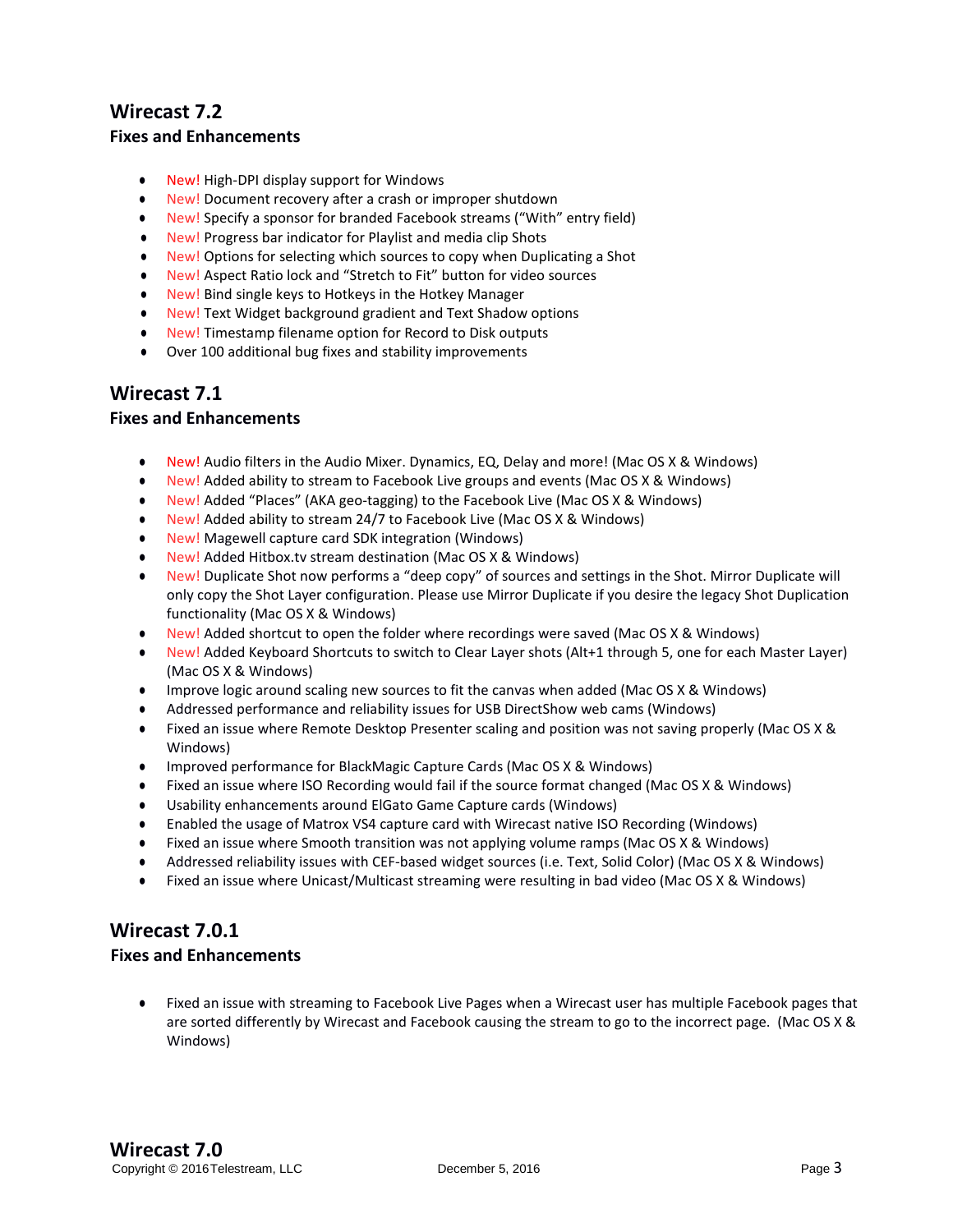## **Fixes and Enhancements**

Wirecast 7.0 is a major upgrade that encompasses many new features, enhancements and bug fixes across a spectrum of issues and functionality.

- New! General stability improvements and decreased CPU usage! (Mac OS X & Windows)
- New! GPU accelerated H.264 encoder via Intel® Quick Sync Video, NVIDIA® NVENC and Apple® Video Toolbox H.264 (see tech specs above for specifics) (Mac OS X & Windows)
- New! ISO recording from live capture sources Wirecast 7 Pro only (Mac OS X & Windows)
- New! Added ability to update a single Replay Shot OR create new Replay Shots.
- New! UI enhancements including Edit-In-Preview with integrated Shot Inspector (Mac OS X & Windows)
- New! Playlist changed to a new tabbed interface (Mac OS X & Windows)
- New! Shots inside of a Playlist now display a progress bar (Mac OS X & Windows)
- New! Added Shuffle Playlist functionality (Mac OS X & Windows)
- New! Added the ability to apply duration changes to all Shots within a Playlist Shot (Mac OS X & Windows)
- New! Added "." and "," hotkeys for moving between Shots within a Playlist (Mac OS X & Windows)
- New! Added default duration setting for Shots added to a Playlist Shot (Mac OS X & Windows)
- New! Output Statistics histogram view (Mac OS X & Windows)
- New! Global Hotkey Manager (Mac OS X & Windows)
- New! Video delay for individual live video sources (Mac OS X & Windows)
- New! Audio delay for individual live audio sources (Mac OS X & Windows)
- New! Re-designed Audio Mixer user interface (Mac OSX & Windows)
- New! Added Panning to Audio Mixer (Mac OS X & Windows)
- New! Selective audio monitor toggle for individual live audio sources (Mac OS X & Windows)
- New! Source channel selection for live audio sources (Mac OS X & Windows)
- New! Audio output interface selection (Mac OS X & Windows)
- New! New Text tool featuring live text, RSS feeds and reading from text files, scrolling text (Mac OS X & Windows)
- New! GPU accelerated color correction (Mac OS X & Windows)
- New! Re-designed title system (Mac OS X & Windows)
- New! Customizable Social Media Shot (Mac OS X & Windows)
- New! Broadcast and recording statistics overlay in Direct3D 9 games (Windows)
- New! Added link to Twitch account Dashboard and Active Broadcast in Output menu (Mac OS X & Windows)
- New! Solid Color source (Mac OS X & Windows)
- New! Added 1440p and 60 FPS encoder presets YouTube streaming (Mac OS X & Windows)
- New! Toggle to display System CPU usage or Wirecast process CPU usage (Mac OS X & Windows)
- New! Added support for RGB video input from BlackMagic capture cards (Mac OS X & Windows)
- New! Added 24 FPS Canvas Frame Rate option (Mac OS X & Windows)
- Added support for Animated GIF playback (Mac OS X & Windows)
- Fixed an issue where a stream may not start if the initial source was a still video frame (Mac OS X & Windows)
- Fixed an issue where transitions may not be triggered properly (Mac OS X & Windows)
- Fixed an issue where sending a DirectShow source to Preview and Live simultaneously could result in popping audio (Mac OS X & Windows)
- Fixed a crash that could occur when using Mac Screen Capture (Mac OS X)
- Fixed an issue where audio output device sample rate changes were not handled properly (Mac OS X)
- Fixed an issue where Facebook Live destination was not displaying all pages (Mac OS X & Windows)
- Fixed a crash that could occur when using Local Desktop Presenter on systems with multiple monitors or GPUs (Windows)
- Fixed an issue where Facebook Live recordings were not being closed properly (Mac OS X & Windows)
- Fixed an issue where Facebook Live destination could display duplicate page listings (Mac OS X & Windows)
- Fixed wide character display issues with Social Media Shot (Mac OS X & Windows)
- Fixed a possible crash when selecting a BlackMagic capture card source (Mac OS X & Windows)
- Fixed an issue where searching Twitter with hashtag could fail (Mac OS X & Windows)
- Added true cross dissolve transition on Windows